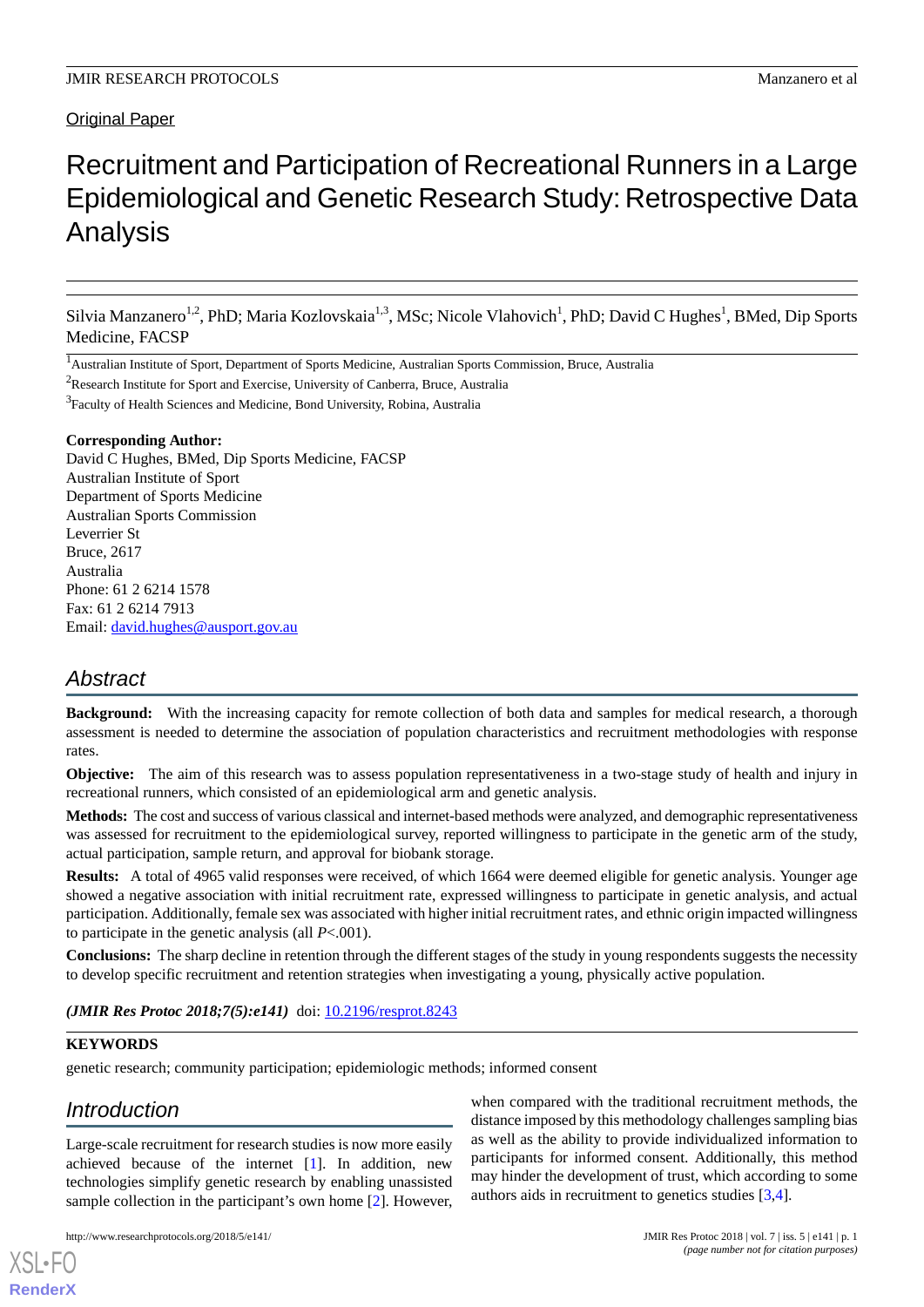### **Internet-Based Recruitment for Research Studies**

Internet-based sample collection has become commonplace for health research studies. For example, a recent systematic review covered 110 studies that used Facebook to recruit up to 12,000 adult participants per study [[5\]](#page-9-4). Given this trend, it has been recommended that recruitment strategies in research studies are evaluated and reported [[6\]](#page-9-5). Overall, recruitment analysis conducted to date has assessed studies designed to evaluate specific health conditions or the general population, and some authors have studied the association between participants' physical activity and recruitment success [[3\]](#page-9-2). However we are not aware of any research studies that have analyzed recruitment success and the efficacy of different strategies to recruit participants from a physically active population.

### **Participants' Attitudes to Genetic Data Collection**

Clinical data belong to an individual's sensitive personal information, and genetic data pose specific ethical and security concerns for participation in research projects [[7\]](#page-9-6). Studies show that the public appears to have a positive view of genetic research; however, this may not be associated with actual willingness to participate in a genetic study [\[8](#page-9-7),[9\]](#page-9-8). Demographic factors such as sex, age, education, and ethnicity have shown varying degrees of association with declared willingness to participate or actual participation in genetic research [\[10](#page-9-9),[11\]](#page-9-10). The informed consent process needs to address the concern for privacy intrusion by presenting information to participants in a clear and simple way [[7\]](#page-9-6), and the potential obstacles of Web-based contact in this regard warrant a specific evaluation [[9\]](#page-9-8). All of these factors need to be reported to improve our management of research studies [\[12](#page-9-11)].

To our knowledge, the AIS (Australian Institute of Sport) Running Injury Study is the largest genetic study to date conducted on a physically active cohort [[13,](#page-9-12)[14](#page-9-13)]. The analysis presented here had two aims: (1) to assess the success and demographic representativeness of different recruitment strategies and (2) to highlight subject's characteristics associated with declared willingness to participate and with actual participation in the genetic arm of the study.

### *Methods*

### **Overview**

The AIS Running Injury Study was an initiative of the AIS and the Collaborative Research Network for Advancing Exercise and Sport Science in response to the dramatic increase in recreational running in Australia in the past decade [\[13](#page-9-12),[14](#page-9-13)]. The study was approved by the Bond University Human Research Ethics Committee (approval RO1688B). The initial aim was to recruit 10,000 participants and the goal was two-fold: (1) to document health profiles and injury rates in recreational runners, (2) to discover gene-environment interactions associated with two common types of lower leg injuries in runners—Achilles tendinopathy and bone stress injury. The survey, available online through the SurveyGizmo platform (Boulder, CO, USA) for a period of 25 months, played two roles: (1) to measure self-reported running habits, injury profiles, physical and mental health indicators, and nutrition in recreational runners and (2)

to act as a screening tool by revealing factors for eligibility to the genetic study.

The genetic study involved an email request to eligible participants to confirm their postal address containing an electronic copy of the participant information sheet and consent form. Email respondents were mailed information and consent documents to sign, a saliva collection kit (Oragene DNA Collection Kit, DNA Genotek Inc., Ontario, Canada), instructions for collection, and a reply-paid envelope. The consent form included a request for permission to store the participant's sample in an approved Sports Science & Exercise Biobank specimen repository and shared with other ethically approved research teams. Participants were deemed unreachable when no response was received to the initial email plus 2 reminders, or when their sample was not returned after delivery plus 2 email reminders. A second saliva kit was sent to a small number of those who reported lost or damaged kits.

### **Participants and Survey**

Participants self-selected for inclusion in the survey on the basis of the following criteria: recreational runners aged 18 or older who run more than 15 km per week. Between September 2014 and October 2016, 9069 participants initiated the 30-min Web-based survey and 5248 completed it. Some participants completed the survey 2 times  $(N=233)$ , some 3 times  $(N=13)$ , 4 times  $(N=3)$ , or 5 times  $(N=1)$ . Only the most recent submission was used for data analysis. Despite the selection criteria, 213 participants reported running less than 15 km per week in the actual survey, but a decision was made to include them in the current analysis.

Eligibility for genetic analysis was complex and participants were not made aware of inclusion criteria so they would not self-deselect from the survey on this account. It included the following: running more than 15 km per week, 18 to 50 years old, having selected the items "Caucasian European" or "Mediterranean" for at least 3 grandparents when asked about their ethnicity, nonsmoker, absence of musculoskeletal comorbidities (arthritis or osteoporosis), medications (quinolone antibiotics, chemotherapy, or others), and recent lower limb fractures. Ethnicity was restricted to simplify genetic association analysis, which in multiethnic cohorts can potentially conceal or confound weak genetic effects [\[15](#page-9-14)]. An Australian address was required to eliminate issues with import of biological material. A key requirement for eligibility was acceptance of the following: "I give permission, if I am eligible, to be contacted in the future to provide a saliva sample for genetic related analysis." No individual feedback was promised to participants at any stage of the study.

### **Procedure**

The full panel of recruitment activities used throughout the study is presented in [Table 1](#page-2-0). To assess if this cohort was representative of the Australian population of runners, the sample was compared with the 2016 AusPlay survey, based on telephonic interviews of a probability-based sample of 70,000 [[16\]](#page-9-15). In January 2016, with only 2232 respondents of the targeted 10,000, a survey item was added asking respondents how they had learned about the study.

 $XS$ -FO **[RenderX](http://www.renderx.com/)**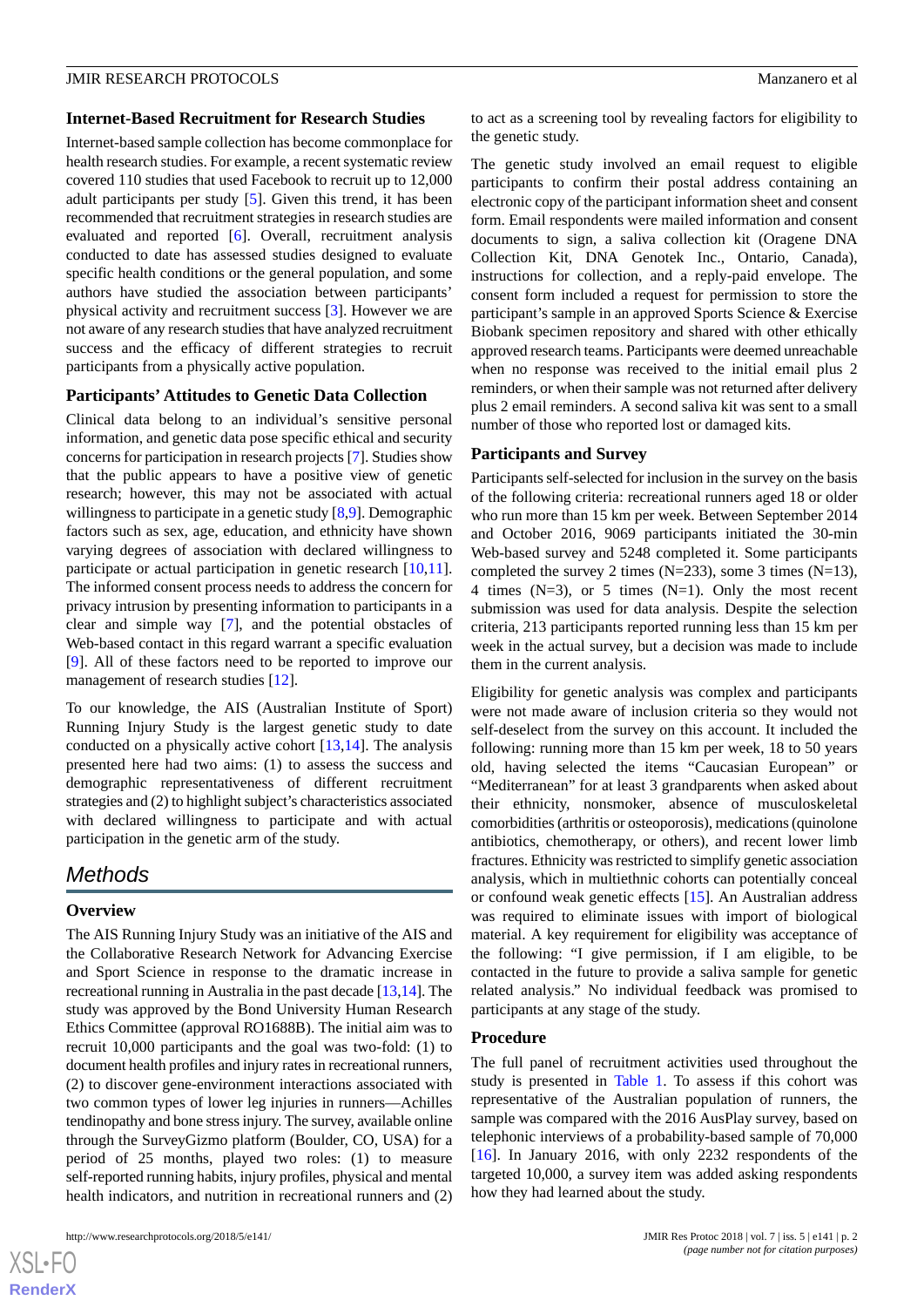<span id="page-2-0"></span>Table 1. Summary of the recruitment strategies used for this study including the outcomes obtained other than recruitment. The total cost per strategy and the cost per participant in Australian dollars are estimated.

| Strategy, methods, and channels         | Outcomes (other than Types of expenses<br>recruitment) |                                                            | <b>Estimated</b> cost<br>$(Aus \$ | Participants (n) | Cost per<br>participant<br>$(Aus \$ |
|-----------------------------------------|--------------------------------------------------------|------------------------------------------------------------|-----------------------------------|------------------|-------------------------------------|
| Facebook                                |                                                        |                                                            |                                   |                  |                                     |
| Group page with regular posts           | Page followers and<br>post sharing                     | N/A <sup>a</sup>                                           | N/A                               | N/A              | N/A                                 |
| Paid advertisements                     | N/A                                                    | N/A                                                        | N/A                               | N/A              | N/A                                 |
| Posts in other pages                    | N/A                                                    | Advertising fees                                           | 1624                              | 979              | 1.66                                |
| Other social media                      |                                                        |                                                            |                                   |                  |                                     |
| Twitter                                 | N/A                                                    | N/A                                                        | N/A                               | N/A              | N/A                                 |
| Instagram                               | N/A                                                    | N/A                                                        | N/A                               | N/A              | N/A                                 |
| <b>Newsletters</b>                      | N/A                                                    | None                                                       | $\boldsymbol{0}$                  | 324              | $\boldsymbol{0}$                    |
| Web-based media                         |                                                        |                                                            |                                   |                  |                                     |
| Relevant articles                       | Presence in webpages                                   | N/A                                                        | N/A                               | N/A              | N/A                                 |
| Radio interview                         | Podcast                                                | N/A                                                        | N/A                               | N/A              | N/A                                 |
| Press interview                         | Blog post                                              | None                                                       | $\boldsymbol{0}$                  | 161              | $\mathbf{0}$                        |
| <b>Running events</b>                   |                                                        |                                                            |                                   |                  |                                     |
| Flyers, emails to event participants    | N/A                                                    | N/A                                                        | N/A                               | N/A              | N/A                                 |
| Presence in race results emails         | N/A                                                    | N/A                                                        | N/A                               | N/A              | N/A                                 |
| Contact with running-related businesses | Further promotions                                     | Travel                                                     | 4173                              | 458              | 9.11                                |
| <b>CityFit Expo</b>                     |                                                        |                                                            |                                   |                  |                                     |
| Flyers                                  | N/A                                                    | Printed materials,<br>travel, stand booking<br>and fitting | N/A                               | N/A              | N/A                                 |
| Presence in Expo social media           | N/A                                                    | Printed materials,<br>travel, stand booking<br>and fitting | N/A                               | N/A              | N/A                                 |
| Contact with running-related businesses | Further promotions                                     | Printed materials,<br>travel, stand booking<br>and fitting | 5249                              | 160              | 32.81                               |
| <b>Parkrun</b>                          |                                                        |                                                            |                                   |                  |                                     |
| Presence at events                      | N/A                                                    | N/A                                                        | N/A                               | N/A              | $\rm N/A$                           |
| Newsletters                             | N/A                                                    | N/A                                                        | N/A                               | N/A              | N/A                                 |
| Facebook                                | N/A                                                    | None                                                       | $\boldsymbol{0}$                  | 368              | $\boldsymbol{0}$                    |
| Referrals (personal and professional)   |                                                        |                                                            |                                   |                  |                                     |
| Emails to previous survey participants  | Facebook posts                                         | N/A                                                        | N/A                               | $\rm N/A$        | $\rm N/A$                           |
| Sports health professionals             | Advice to patients                                     | $\rm N/A$                                                  | N/A                               | $\rm N/A$        | $\rm N/A$                           |
| Word of mouth                           | N/A                                                    | None                                                       | $\boldsymbol{0}$                  | 144              | $\boldsymbol{0}$                    |
| $\mathbf{AIS}^{\mathbf{b}}$             |                                                        |                                                            |                                   |                  |                                     |
| Website                                 | N/A                                                    | N/A                                                        | N/A                               | N/A              | N/A                                 |
| Social media                            | $\rm N/A$                                              | None                                                       | $\boldsymbol{0}$                  | 133              | $\boldsymbol{0}$                    |
| Email                                   |                                                        |                                                            |                                   |                  |                                     |
| Running events                          | Mentions in newslet-<br>ters                           | N/A                                                        | N/A                               | N/A              | N/A                                 |
| Running clubs                           | Invitations to events                                  | $\rm N/A$                                                  | $\rm N/A$                         | $\rm N/A$        | $\rm N/A$                           |

[XSL](http://www.w3.org/Style/XSL)•FO **[RenderX](http://www.renderx.com/)**

http://www.researchprotocols.org/2018/5/e141/ JMIR Res Protoc 2018 | vol. 7 | iss. 5 | e141 | p. 3 *(page number not for citation purposes)*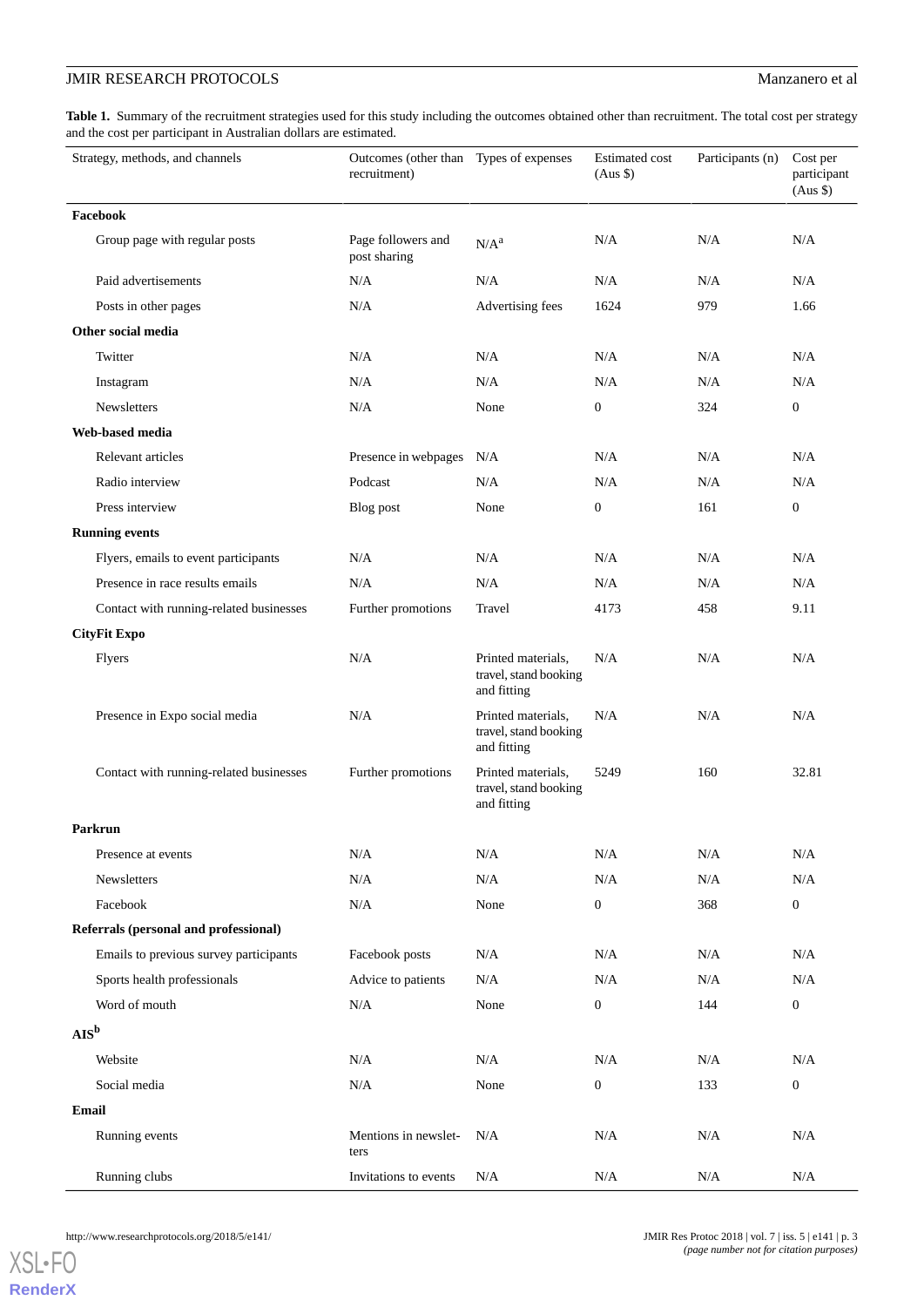| Strategy, methods, and channels |                                                         | Outcomes (other than<br>recruitment) | Types of expenses | Estimated cost<br>$(Aus \$ | Participants (n) | Cost per<br>participant<br>$(Aus \$ |
|---------------------------------|---------------------------------------------------------|--------------------------------------|-------------------|----------------------------|------------------|-------------------------------------|
|                                 | Running-related businesses                              | Facebook, other social N/A<br>media  |                   | N/A                        | N/A              | N/A                                 |
|                                 | Fitness business, personal trainers, running<br>coaches | Referrals                            | N/A               | N/A                        | N/A              | N/A                                 |
|                                 | Triathlon and athletics state organisations             | N/A                                  | None              | $\overline{0}$             | Unknown          | $\mathbf{0}$                        |
| <b>Incentives</b>               |                                                         |                                      |                   |                            |                  |                                     |
|                                 | Discount promo codes to participants                    | N/A                                  | N/A               | N/A                        | N/A              | N/A                                 |
|                                 | Competitions                                            | N/A                                  | None              | $\theta$                   | Unknown          | $\mathbf{0}$                        |
| Total                           |                                                         |                                      |                   | 11,046                     | 2760             | $\overline{4}$                      |

 $\mathrm{a}_{N/A}$ : not applicable.

<sup>b</sup>AIS: Australian Institute of Sport.

The purpose was to monitor the success of each recruitment channel with the goal of optimizing future efforts. Data from the remaining 2776 responses were analyzed based on this item. Finally, the demographic factors associated with participants' willingness to be contacted for genetic research, their actual participation in the research once contacted, and their consent to have their genetic material stored in a biobank were assessed.

### **Statistical Analyses**

Categorical data were arranged in contingency tables and assessed by goodness-of-fit chi-square test in which the expected frequencies (E) were determined from the observed frequencies and tested with the formula  $(O-E)^2/E$ , except where stated otherwise. The null hypothesis was that the observed frequencies did not differ from the expected frequencies and it was rejected if *P* value was <.05. Cells for which the standardized residuals had an absolute value higher than 5.00 were considered major contributors to the statistically significant chi-square value and indicated with asterisks. All statistical analyses were conducted using the R statistical software package (R Core Team) [[17\]](#page-9-16).

### *Results*

### **Aim 1: The Recruitment Process**

Age, sex, country of citizenship, and weekly running distance are associated with recruitment strategy. Recruitment strategies spanned a number of methods, either paid or free of cost ([Table](#page-2-0) [1\)](#page-2-0). An early partnership with parkrun [\[18](#page-10-0)], an organizer of free weekly running events, returned numerous participants through communications in newsletters, presence at events, and parkrun Facebook pages ([Figure 1\)](#page-4-0). Direct contact with runners at popular events, competitions for running apparel, and social media presence accounted for peaks in recruitment rates. However, throughout the second half of 2015, participation rates were very low. In 2016, a survey item was added to assess participants' self-reported recruitment channel, and a new recruitment campaign was initiated. New methods that incurred a cost comprised advertising in Facebook and running-related websites, presence at a fitness expo, and presence at 9 running-related events, including 7 races and 2 Running Film Festival premieres. Facebook paid advertising was conducted

[XSL](http://www.w3.org/Style/XSL)•FO **[RenderX](http://www.renderx.com/)**

with evolving criteria—people interested in running aged 30 to 50 years from February to April and aged 18 to 50 years from May to October. Free strategies comprised the creation of a study Facebook page with regular updates, Web-based media articles and interviews, and agreements with sports-related businesses to provide online discount codes (10%-25% off).

References to incentives were included in the Facebook advertisements [\(Figure 2](#page-4-1)). In June 2016, an email campaign contacted all previous respondents (3000 at that stage) requesting help by word of mouth and social media, and hundreds of emails were sent to running event organizers, running clubs, and other running-related businesses. Throughout the recruitment period, the study was supported by the social media, communications, design and commercial capability of the AIS, which provided expertise and some assistance at no cost. The average cost per participant for the period between January and October 2016, excluding the cost of researchers' time, was estimated as Aus \$4 [\(Table 1\)](#page-2-0). The age and sex representativeness of this cohort could be assessed by comparing these data to AusPlay, the national survey of sports participation [[16\]](#page-9-15). The population estimates from AusPlay were used to derive expected values, and the significance of the chi-square test suggests that the sample selected for our study was overrepresented in runners aged 35 years and older and female runners [\(Table 2](#page-5-0)). It must be noted, however, that AusPlay reports participation at least once per year in athletics, track and field, which for over 95% of this population involves running and jogging, and our inclusion criteria required regular running.

Facebook recruited the largest number of participants, but it was also the most diverse strategy, comprising paid and free channels such as targeted advertising, our study page, posts on running-related pages, and personal referral. Other strategies contributed directly to recruitment and frequently provided additional outcomes, for example physical presence at events allowed contact with business representatives which led to promo codes or contact with bloggers or journalists which in turn led to interviews and articles. Some of these additional outcomes ultimately returned more participants than a direct contact with runners.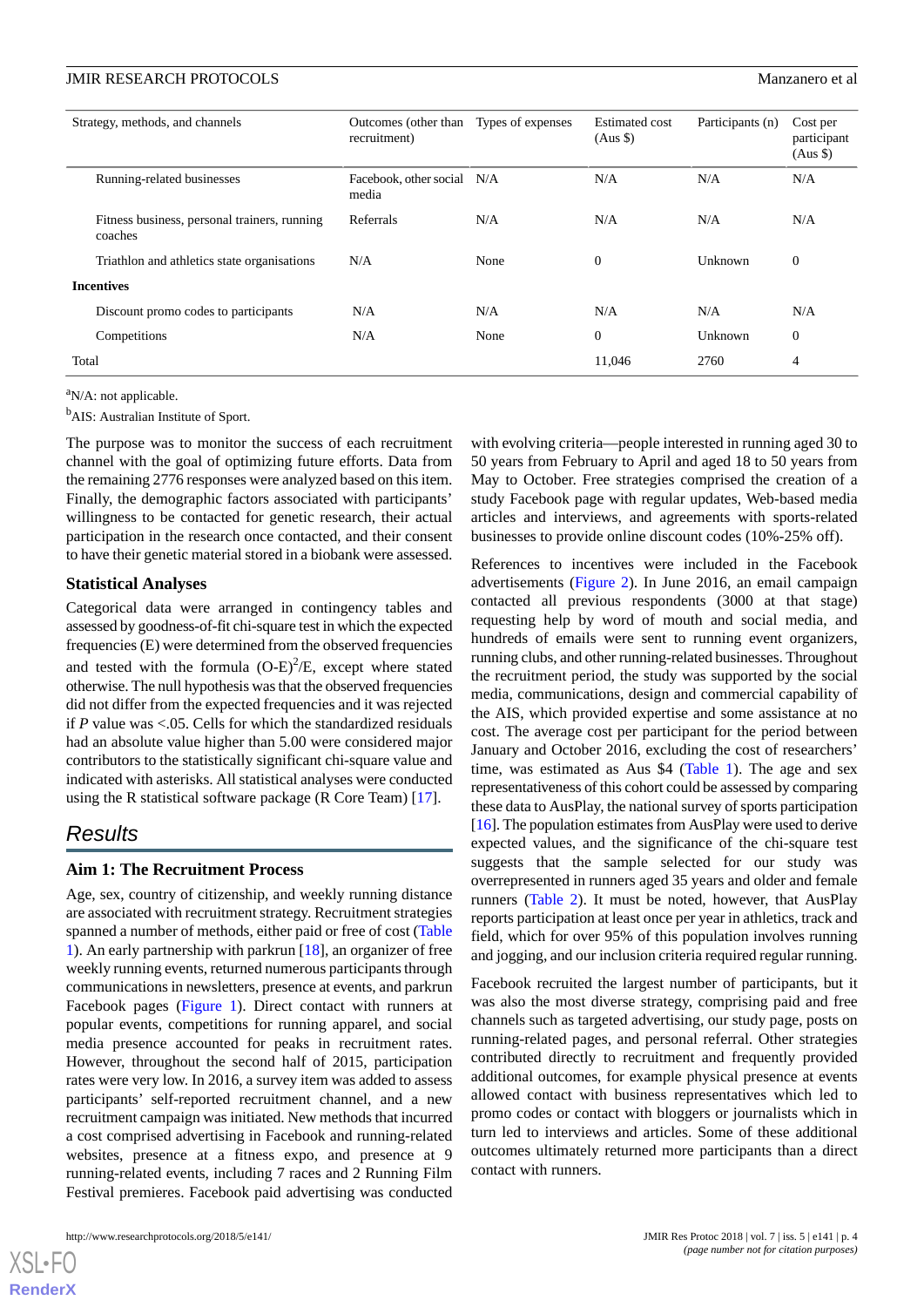Different recruitment methods delivered different demographic associations (see [Multimedia Appendix 1](#page-9-17)). The standardized residuals of the chi-square statistic suggested a high contribution of 35- to 44-year-old participants to recruitment by Facebook. Older participants were overrepresented when recruitment was mediated by other social media and parkrun, and participants recruited through the AIS tended to be overrepresented in the

18 to 24 age category. Facebook recruitment showed an association with female participation, whereas Web-based media (blogs, podcasts, and newsletters) appeared to recruit more male participants. People whose country of citizenship is not Australia were less likely to be recruited by Web-based media but more easily recruited through direct presence at running events.

<span id="page-4-0"></span>Figure 1. Response activity during the recruitment period. The vertical dotted line at the end of Jan 2016 represents the date at which the additional survey item was included to determine the recruitment channel reported by respondents.



<span id="page-4-1"></span>**Figure 2.** Example of Facebook advertisement including promotional code incentive.

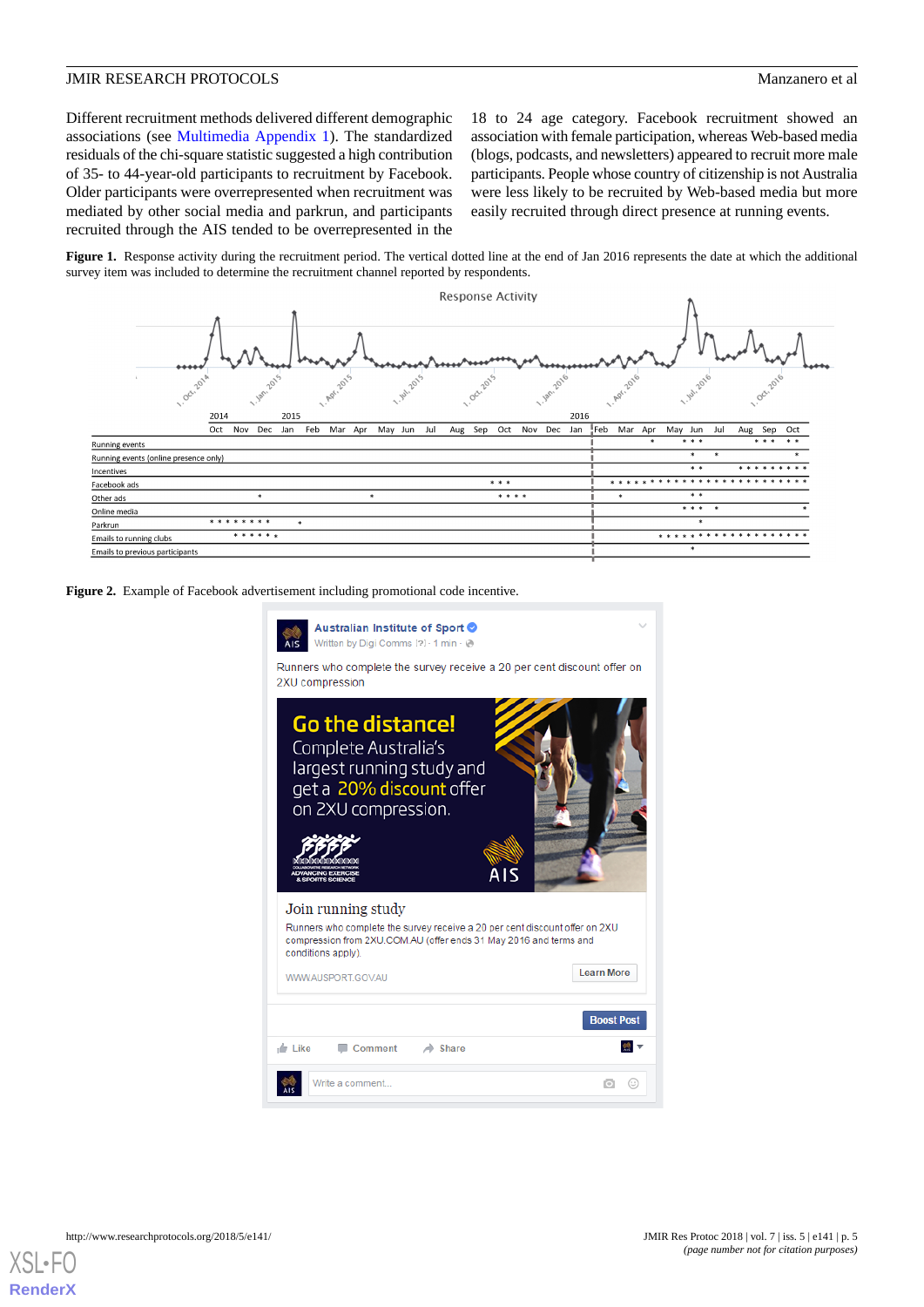<span id="page-5-0"></span>**Table 2.** Age and sex estimates on athletics, track and field participation from the 2016 AusPlay telephonic survey. Expected values were derived from the AusPlay estimates and tested against observed values.

|            | Age and sex categories | AusPlay survey Estimate (×1000) | This study |                  | Significance          |
|------------|------------------------|---------------------------------|------------|------------------|-----------------------|
|            |                        |                                 | Expected   | Observed         | Chi-squared $P$ value |
| Total      |                        | 2891.3                          | 4976       | 4976             |                       |
|            | Age in years           |                                 |            |                  |                       |
|            | 18-24                  | 567.9                           | 977        | $356^a$          |                       |
|            | 25-34                  | 897.3                           | 1544       | $1176^{\rm a}$   |                       |
|            | 35-44                  | 713.4                           | 1228       | $1635^a$         |                       |
|            | $45 - 54$              | 466.9                           | 804        | $1226^a$         |                       |
|            | 55-64                  | 174.5                           | 300        | 463 <sup>a</sup> |                       |
|            | 65 and older           | 71.3                            | 123        | 120              | < 0.001               |
| <b>Sex</b> |                        |                                 |            |                  |                       |
|            | Male                   | 1618.4                          | 2785       | $2272^{\rm a}$   |                       |
|            | Female                 | 1273.0                          | 2191       | $2704^a$         | < 0.001               |

<sup>a</sup>Cells that are the main contributors to the chi-square test statistic.

Respondents reported their average weekly running distance (see [Multimedia Appendix 1](#page-9-17)), and the chi-square test revealed a significant association between recruitment method and distance covered. The standardized residuals showed that participants who run less than 20 km per week were more highly represented in the Facebook and parkrun categories. In contrast, those who run 40 km per week or more, showed the least presence in the parkrun category. As the study was focused specifically on injury, this factor was also tested for association with recruitment methods. Over half of the participants had sustained an injury in the past 2 years, however this rate was not significantly different between the different recruitment categories. No association was found between ethnic origin or eligibility for genetic analysis and recruitment method. Overall, recruitment methods appear to have affected runners' profiles with regard to age, sex, country of citizenship, and weekly running distance, and the overall sample distribution is dominated by older respondents.

### **Aim 2: The Genetic Study**

Age is associated with respondents' attitudes and actual participation in genetic analysis. Early in the survey, before exposure to demographic questions and after exposure to the participant information sheet, participants had the option to tick a box for each of the following items: "I give permission, if I am eligible, to be contacted in the future for related research" and "I give permission, if I am eligible, to be contacted in the future to provide a saliva sample for genetic-related analysis." Positive answers were given, respectively, by 93.91% (4663/4965) and 89.81% (4459/4965) of participants ([Table 3\)](#page-6-0). The chi-square test showed significance for both items, with the 18- to 24-year-old group as the largest contributor to the

former, and both age groups below 35 as key contributors to the latter item. Overall, the rates of positive answers tended to increase steadily with older age, from 75.1% (266/354) to 96.6% (115/119) for willingness to participate in genetic research. The association with sex was weak and potentially confounded by an association between age and sex. Participants were also asked the ethnic group of each of their grandparents because an exclusion criterion for the genetic study was to have less than 3 Caucasian European or Mediterranean grandparents. The results suggest that this majority group was more willing to participate in genetic or other research than the minority group, formed by individuals with 2 or more grandparents of Indigenous Australian or Torres Strait Islander, Polynesian, Asian, African, other, or unknown ethnicity.

A total of 1664 participants met the inclusion criteria for genetic analysis, including consent, ethnicity, and age, and the following results are limited to this cohort (See [Multimedia Appendix 2\)](#page-9-18). Eligible participants were contacted by email to request confirmation of contact details. Of all the participants 9 lived overseas, 4 declined participation at this stage, and 278 were deemed unreachable. A total of 1323 out of 1664 (80%) participants replied to emails requesting contact details and 1142 of 1323 (86%) returned saliva samples. Younger age was significantly associated with a lower rate of response to emails requesting contact details, but it did not affect sample return rates. A total of 1038 of 1142 participants (91%) consented for sample storage and biobanking, and no association was observed with age or sex. Overall, no independent association was found between recruitment strategy and follow-up rate, sample return, or biobank consent (results not shown). A graph depicting the rates of participants'loss in the different age brackets throughout the study is shown in [Figure 3.](#page-6-1)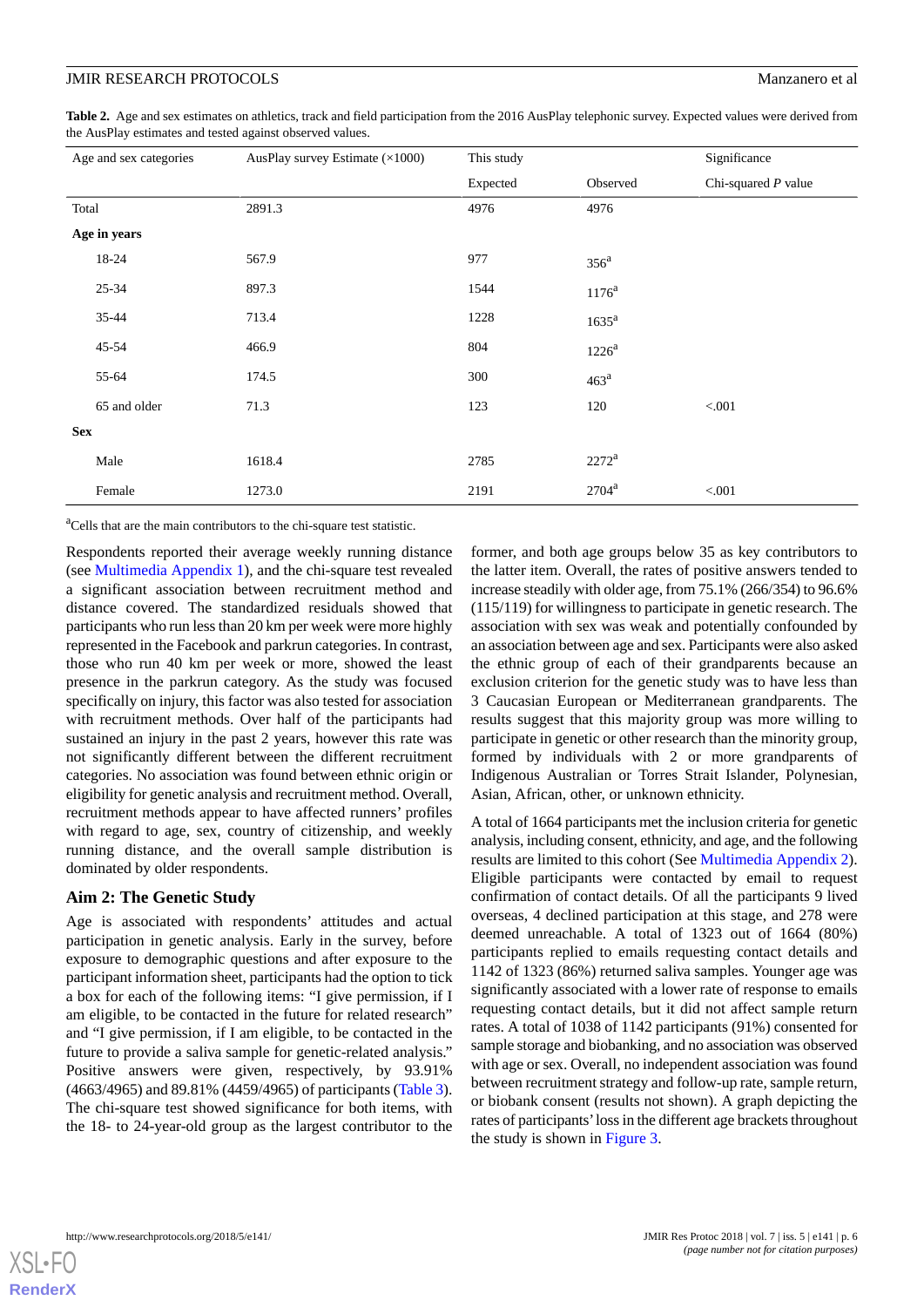<span id="page-6-0"></span>Table 3. Willingness to be contacted for related or genetic research as stated by respondents in the survey, shown by ethnicity, age or sex.

| Categories                           | Total $(n=4965)$ | Permission to be contacted for related research |                 |             | Permission to be contacted for genetic analysis |                 |             |
|--------------------------------------|------------------|-------------------------------------------------|-----------------|-------------|-------------------------------------------------|-----------------|-------------|
|                                      |                  | Yes $(n=4663)$                                  | No $(n=302)$    | Chi-squared | Yes $(n=4459)$                                  | No $(n=506)$    | Chi-squared |
|                                      |                  |                                                 |                 | $P$ value   |                                                 |                 | $P$ value   |
| Ethnicity, $n$ $(\%)^a$              |                  |                                                 |                 | < .001      |                                                 |                 | < 0.001     |
| Caucasian European/<br>Mediterranean | 4508 (87.8)      | 4255 (94.39)                                    | 253(5.61)       |             | 4090 (90.73)                                    | 418 (9.27)      |             |
| Other                                | 456(5.0)         | 410 (89.9)                                      | 46 $(10.1)^a$   |             | 371 (81.4)                                      | 85 $(18.6)^{a}$ |             |
| Age, n (%)                           |                  |                                                 |                 | < 0.001     |                                                 |                 | < 0.001     |
| 18-24                                | 354(7.1)         | 309(87.3)                                       | 45 $(12.7)^{b}$ |             | 267(75.4)                                       | $87(24.6)^b$    |             |
| $25 - 34$                            | 1173(23.6)       | 1076 (91.73)                                    | 97 (8.27)       |             | 1012 (86.27)                                    | 161 $(13.73)^b$ |             |
| $35 - 44$                            | 1632 (32.9)      | 1554 (95.22)                                    | 78 (4.78)       |             | 1495 (91.61)                                    | 137 (8.39)      |             |
| $45 - 54$                            | 1225(24.7)       | 1165(95.10)                                     | 60 (4.90)       |             | 1139 (92.98)                                    | 86 (7.02)       |             |
| 55-64                                | 462(9.3)         | 444 (96.1)                                      | 18(3.9)         |             | 430 (93.1)                                      | 32(6.9)         |             |
| 65 and over                          | 119(2.4)         | 115(96.6)                                       | 4(3.4)          |             | 116 (97.5)                                      | 3(2.5)          |             |
| Sex, $n$ $\left(\frac{9}{6}\right)$  |                  |                                                 |                 | .499        |                                                 |                 | < 01        |
| Male                                 | 2266             | 2122 (93.65)                                    | 144(6.35)       |             | 2063 (91.04)                                    | 203(8.96)       |             |
| Female                               | 2699             | 2541 (94.15)                                    | 158 (5.85)      |             | 2396 (88.77)                                    | 303 (11.23)     |             |

<span id="page-6-1"></span> $a$ Missing n=1.

<sup>b</sup>Cells that are the main contributors to the chi-square test statistic.

Figure 3. Percentage response decline throughout the genetic arm of the study, from eligibility (including stated willingness to participate) to reply to email requesting contact details ("Replied"), sample return by mail ("Returned") and biobank consent, categorised by age groups. The most significant decline was seen in the reply rate of the 18-24 year old participants.



## *Discussion*

[XSL](http://www.w3.org/Style/XSL)•FO **[RenderX](http://www.renderx.com/)**

### **Part 1: The Recruitment Process**

Web-based health data collection is now possible because of the ubiquitous presence of the internet and the multiplicity of access devices. In addition, technologies for the collection of saliva samples without a skilled practitioner or refrigeration in transit facilitate remote donations for genetic analysis. These

http://www.researchprotocols.org/2018/5/e141/ JMIR Res Protoc 2018 | vol. 7 | iss. 5 | e141 | p. 7

two advances enabled the design of an epidemiological and genetic study with the ambition of recruiting 10,000 survey participants and obtain at least 3000 genetic samples [[14\]](#page-9-13). The final numbers, however, amounted to slightly under 5000 participants and 1142 samples in a period of 2 years [[13\]](#page-9-12). This sample size leaves the genetic study underpowered, but with potential to contribute to meta-analyses and replication studies. The number of adult runners in Australia in 2015-2016 was estimated over 2.8 million [[16\]](#page-9-15), so there was no shortage of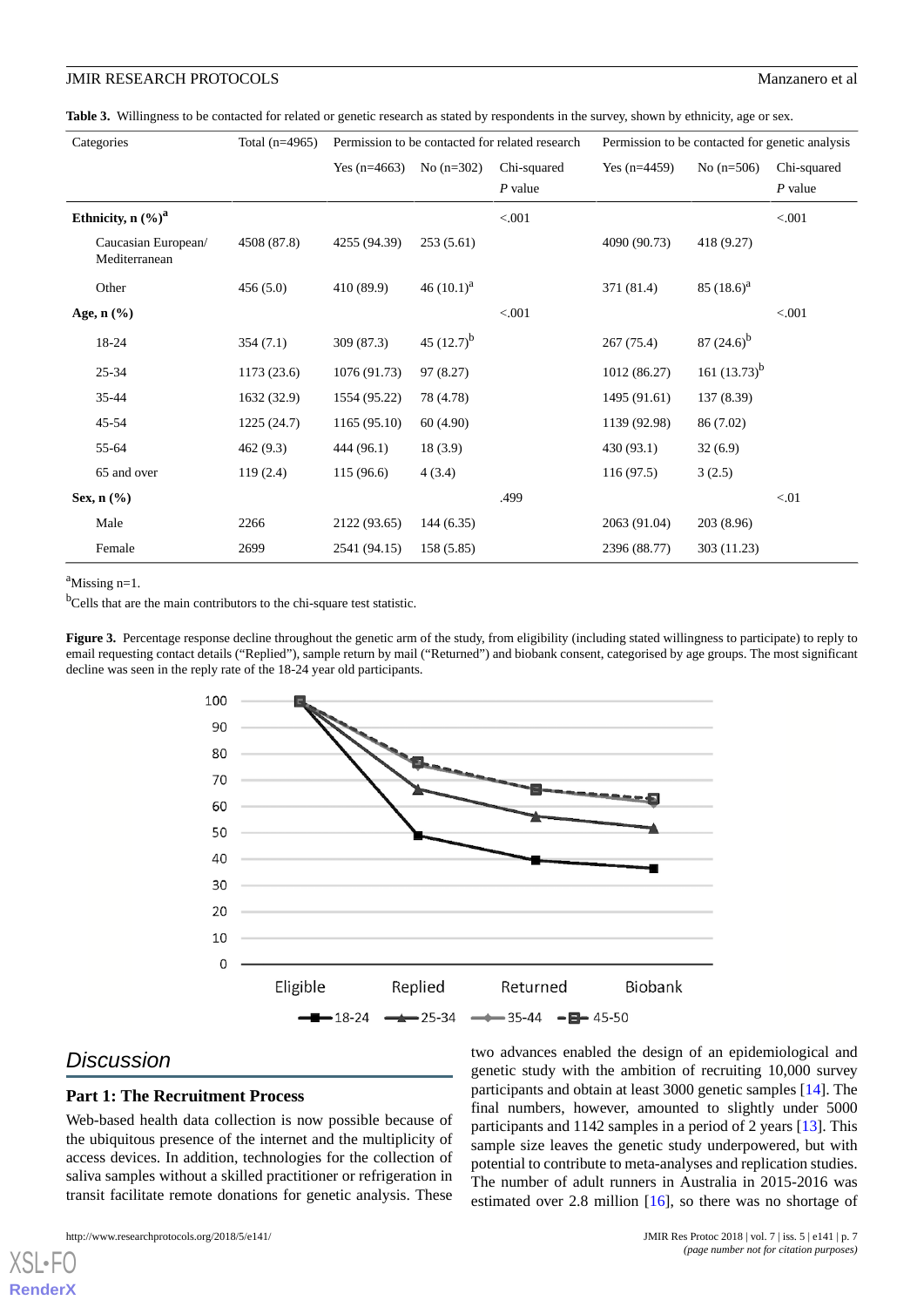potential participants. Here we analyzed the recruitment strategies employed, their efficiency, and their impact on population representativeness. We also searched for associations between participants' characteristics, recruitment, and retention throughout the genetic arm of the study.

Every recruitment method shows potential for bias [\[19](#page-10-1)], so to minimize overall bias we used a combination of recruitment strategies. Nevertheless, a comparison with data from the randomly sampled AusPlay sport participation survey [\[16](#page-9-15)] revealed a significant underrepresentation of young adults. It must be noted that the analysis of recruitment strategies presented here is based on data obtained in the second wave of recruitment, after an item addressing the source of recruitment was included in the survey, and provides no information on recruitment trends in the initial wave of recruitment. Despite social media being considered as a suitable platform for this population [\[20](#page-10-2)] and Facebook being the most popular social media platform in Australia for all ages [[21\]](#page-10-3), neither Facebook nor other social media boosted the participation of younger adults in our study. Facebook preferentially recruited participants in the 35 to 44 years age bracket, which may be a result of our advertising campaign being targeted to runners aged 30 to 50 years during the first 3 months, before it was extended to ages 18 to 50 years for another 6 months. However, targeted advertising was only one of the many Facebook-related strategies used to promote the study, in addition to snow-balling, presence on pages for running groups, and others. It is possible that physically active young adults are just difficult to reach, and use of Facebook is not sufficient to promote a research study to this population. Alternative channels such as universities or sports organizations may have been more successful. In fact, our own website, the AIS, which provides programs and facilities for elite athletes, was the only channel that recruited a representative proportion of young adults. Conversely, a network of free, weekly, timed 5 km outdoor runs called parkrun recruited numerous participants, but a high proportion of those were in the 55 to 64 years age category. Overall, the reported bias in age distribution for each recruitment method highlights the need to use a range of recruitment activities. One cannot expect, however, that a mix of methods will cancel bias, as is the case with this study where the most successful strategies returned samples biased toward older ages.

Other associations were evident. Sex distribution was affected by Facebook and Web-based media. Despite an absence of sex-related differences in social media or Facebook usage or behavior [[21\]](#page-10-3), the female recruitment rate through Facebook of 61.4% (601/979) was high, in line with previous studies that also used Facebook (60% in average) [\[5](#page-9-4)]. The large contribution of the Facebook cohort to the sample may have been responsible for the overall female predominance in the study, although it is not unusual for women to show higher rates of enrollment in health research studies [\[22](#page-10-4)]. Respondents who run less than 20 km per week were overrepresented and those who run over 40 km per week were underrepresented in the parkrun group, which aligns with the observation that parkrun attracts people with lower running ability [\[23](#page-10-5)].

Overall, no specific strategy combined the desired requirements for high recruitment rate, population representativeness, and

```
http://www.researchprotocols.org/2018/5/e141/ JMIR Res Protoc 2018 | vol. 7 | iss. 5 | e141 | p. 8
```
low cost; however the relative representation reported here could help researchers choose the recruitment methods that best fit their target population. Additionally, it is recommended that an item asking for participants'self-reported method of recruitment is included in surveys so that these data can be used to assess or modify recruitment strategies. This study was characterized by two waves of intensified recruitment, one at study roll-out and another after a long lag in recruitment. Each wave involved consultation with the AIS communications team and the design of a tailored recruitment plan. The initial campaign was successful but it lacked momentum, and another campaign, reported here in detail, was required to boost recruitment. Despite the assistance of communication experts and the use of a reputable and popular brand such as the AIS, the study only recruited half of its projected participants. According to our experience, large-scale recruitment for internet data collection sits at the interface of marketing and research and acts in a direct competition with many other scientific studies and market research. In this competitive environment, the communication requirements for large-scale recruitment are beyond the researchers'expertise. Only by engaging marketing experts and allocating sufficient resources will a study succeed in large-scale recruiting.

### **Part 2: Respondent Participation in the Genetic Study**

Significant time and consideration was invested in developing a process of informed consent that explained the study's purpose in a clear and simple way. The participant information sheet was followed by requests for permission to be contacted for related research and for genetic analysis. The fact that the former question, open and nonspecific, received a slightly higher positive answer rate than the latter, which is linked to this specific research study and backed by detailed information, aligns with reports indicating that the presence of a genetic component in studies aimed at the general population has a negative impact on survey participation [[10,](#page-9-9)[24](#page-10-6)[-26](#page-10-7)]. Overall, willingness to participate in the genetic arm of the study was slightly higher than in other studies (90% vs 83-86%) [\[10](#page-9-9)[,26](#page-10-7)[,27](#page-10-8)]. As shown by others, younger age was associated with a negative answer to both requests [[11,](#page-9-10)[26](#page-10-7),[27\]](#page-10-8). This could be linked to lower levels of trust in research and greater privacy concerns in younger adults  $[11,26,28]$  $[11,26,28]$  $[11,26,28]$  $[11,26,28]$  $[11,26,28]$ , and a more altruistic attitude to research in older adults [[29\]](#page-10-10). Those who were not Caucasian European or Mediterranean were significantly more likely to answer negatively despite the survey item for ethnicity being located well after the request for permission to be contacted. This agrees with some studies examining the willingness of ethnic minorities to participate in genetic research [[3](#page-9-2)[,22](#page-10-4),[26\]](#page-10-7) but not with others [\[4](#page-9-3),[27\]](#page-10-8). It must be noted that all these studies were conducted in the United States and the minorities described were African American and Hispanic, whereas our study was conducted in Australia and the minorities encountered were primarily Asian, Indigenous Australian, Pacific Islander, and African. The combined observations indicate that there is a broader pattern suggesting that recruitment should be tailored to enhance representation of ethnic minorities in genetic studies.

Only 80% of eligible, willing participants responded to the follow-up email, similarly to previous genetic research studies [[3](#page-9-2)[,4\]](#page-9-3). We can only speculate about the reasons for this drop. As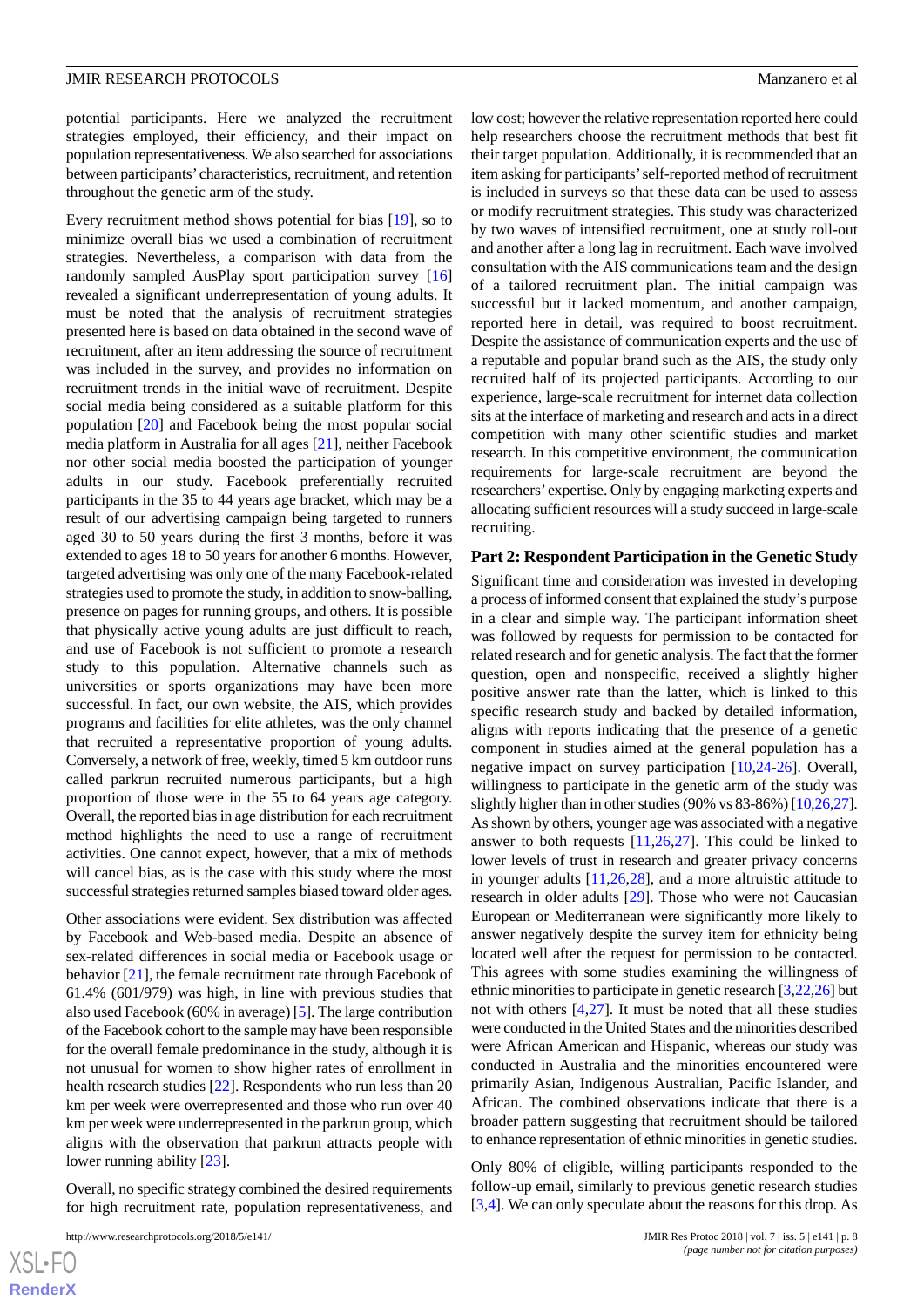people's belief in the importance of genetic research appears to be higher than their individual willingness to participate [[8\]](#page-9-7), it is likely that participants only considered their individual concerns when confronted with actual participation. Alternatively, email, the vehicle of contact, is prone to loss by incorrect records or spam filters, or it may simply be ignored. Accordingly, the fact that response rates approached 65% in the 18 to 24 years age category versus 83% in the 35 to 50 years age category may reflect the abovementioned association between age and attitude to research or privacy, or it could reveal age-related differences in email usage. Previously reported age effects in studies that did not involve email [[3\]](#page-9-2), combined with recent data supporting that email is still strong in young adults [\[30](#page-10-11)], seem to indicate that the effect stems from different attitudes to research or privacy. We recommend that studies targeting young adults design contact protocols that match the specific attitudes supported by this population.

An additional drop in retention occurred when participants were mailed the materials needed to donate their sample. Despite the simple procedure designed to minimize participant burden, only 86% of the samples were returned. However others have reported lower saliva kit return rates between 42% and 82% [ $2,3,31,32$  $2,3,31,32$  $2,3,31,32$  $2,3,31,32$  $2,3,31,32$ ]. Unlike another study [ $3$ ], no age associations were found at this stage, although the older age categories tended to show higher return rates. This was the most expensive drop in participation because it combined administrative costs, postal fees, and the cost of the collection kits. Informal feedback from participants indicated that they might have been more engaged had they been given a deadline for sample return. A study in young adults (age around 28 years) found that offering a small incentive for sample collection tripled the odds of obtaining a sample but decreased the likelihood of obtaining biobank consent [\[4](#page-9-3)]. These strategies were not tested by us but may be worth considering. Of those respondents who returned the saliva sample, 93% gave consent for biobank storage, irrespective of age or sex. This rate reveals that, once enrolled in the study and having donated a sample, participants generally see the benefits of storage and sharing their deidentified sample for future studies.

Overall, this analysis reveals an age-related bias experienced throughout the study. Sex was associated with survey participation but not with other steps of the process, in agreement with some studies [[27\]](#page-10-8) but not with others [[3](#page-9-2)[,22](#page-10-4),[33\]](#page-10-14). Our sample comprised physically active people and participation rates suggest that they are at least equivalent to other populations

in their likelihood to participate in genetics research. There are two previous studies providing evidence for [[3\]](#page-9-2) or against [\[22](#page-10-4)] an association between physical activity, or exercise capacity, and participation in genetics studies in participants aged 40 years or older. Nonetheless, to our knowledge, no studies to date have examined this kind of association in younger cohorts, and our data may suggest that physically active people aged under 35 years are particularly hard to reach and retain for genetics research. Therefore, it is recommended that studies targeted at this population use recruitment strategies designed to match the specific characteristics of this population.

This study is not without limitations. It is an observational study that lacks a systematic assessment of confounding factors. Recruitment strategies were self-reported, and our measure of recruitment strategies from the participants' response to the survey item is a gross measure. In addition, some recruitment channels, such as promotions and the email campaign to previous respondents, could not be assessed for success because these items were not included in this survey item. This item was added to the survey over halfway through the recruitment period, precluding any analysis on the initial phase of recruitment. The target population for Facebook advertising, a successful recruitment channel in this study, was also updated halfway through the campaign. This adaptive move, which aided with recruitment to satisfy the primary aims of the study, imposes an additional limitation to the current analysis. A limitation to the generalizability of the results is the inclusion or exclusion criteria of both the survey-based and genetic arms of the study.

### **Conclusions**

The internet undoubtedly offers many opportunities to reach potential participants for genetic research. However, the results of this study show that initial contact and follow-up methods need to be designed according to the target population. A caveat of these studies is that, even though initial recruitment is done through popular channels such as social media, subsequent contact needs to be done in person or by mail, which exposes these studies to the traditional hurdles such as email or parcel loss, change of address or loss of participants' interest due to lack of immediacy. Contact by email could be replaced by more immediate channels such as text message or social media; however, the requirement for a mailing address for parcel delivery will continue to be a challenge for recruitment, and it is difficult to conceive a system that would eliminate this challenge.

### **Acknowledgments**

The authors thank Dr Renae Domaschenz for her contribution to survey design, and Assistant Professor Kevin Ashton and Dr Paul Leo for their roles as supervisors of MK. The authors also thank the Collaborative Research Network for Advancing Exercise and Sports Science members who contributed to the AIS Running Injury Study—Dr Justin Keogh, Professor Nuala Byrne (Bond University), Professor Matthew A Brown (Queensland University of Technology), and Professor Maria A Fiatarone Singh (University of Sydney). We are grateful to parkrun and all other organizations that assisted with recruitment, to the businesses that donated incentives, and especially to the runners who completed the survey.

### **Conflicts of Interest**

None declared.

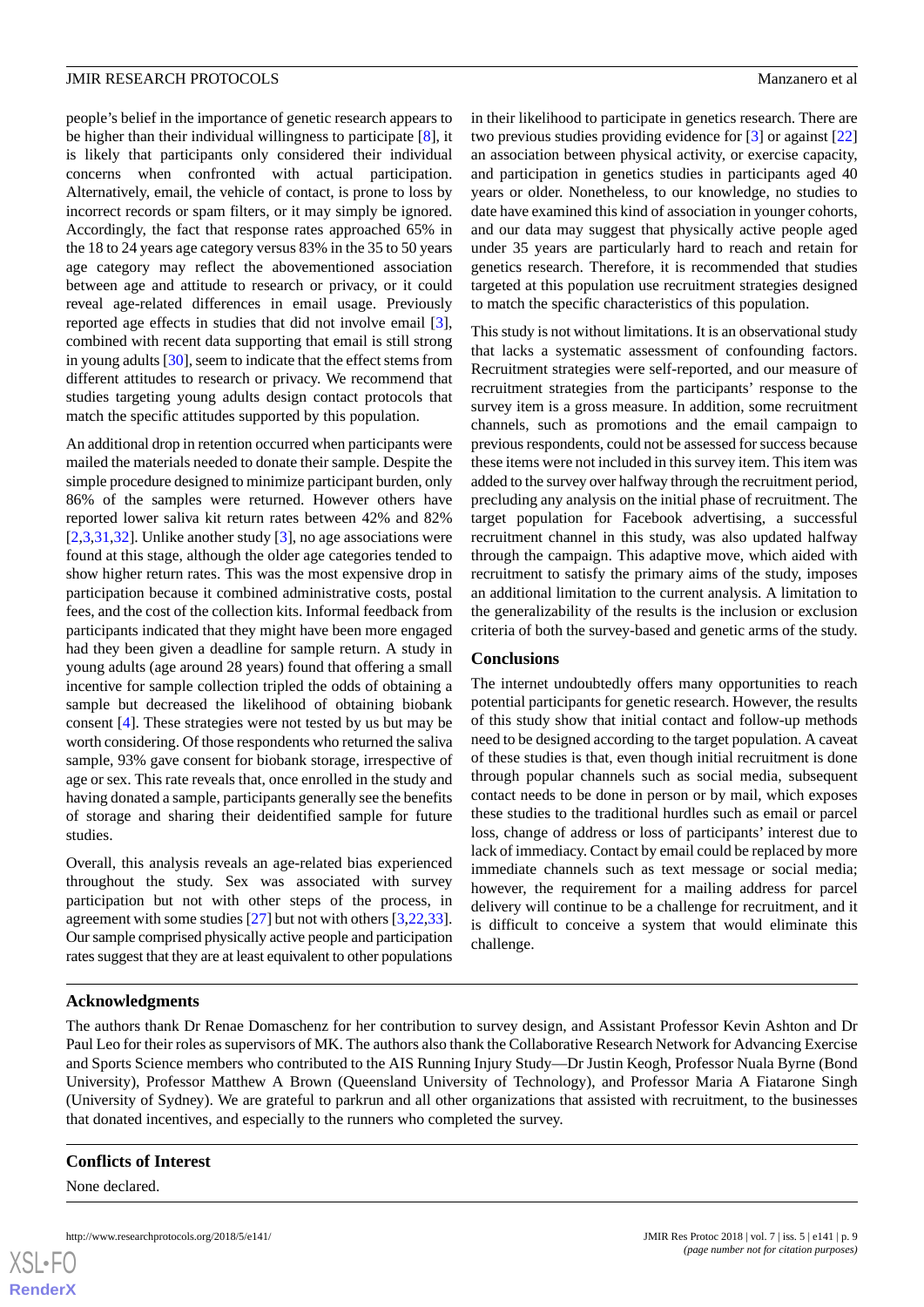### <span id="page-9-17"></span>**Multimedia Appendix 1**

Respondents' characteristics by recruitment strategy. Superscript "a" indicates cells that are the main contributors to the chi-square test statistic.

<span id="page-9-18"></span>[[XLSX File \(Microsoft Excel File\), 15KB-Multimedia Appendix 1](https://jmir.org/api/download?alt_name=resprot_v7i5e141_app1.xlsx&filename=bb2023bf0b31bbcd09dfa2df331a82cc.xlsx)]

### **Multimedia Appendix 2**

Participants who replied to contact emails for the genetic arm of the study, those who returned the sample and those who provided signed consent to biobank their sample, calculated as percentages of the previous category and categorized by age and sex. Superscript "a" indicates cells that are the main contributors to the  $\chi$ 2 test statistic.

[[XLSX File \(Microsoft Excel File\), 12KB-Multimedia Appendix 2](https://jmir.org/api/download?alt_name=resprot_v7i5e141_app2.xlsx&filename=520732f2a71a5cc96ff3b30f272bf30c.xlsx)]

### <span id="page-9-0"></span>**References**

- <span id="page-9-1"></span>1. Toledano MB, Smith RB, Brook JP, Douglass M, Elliott P. How to establish and follow up a large prospective cohort study in the 21st century--lessons from UK COSMOS. PloS One 2015;10(7):e0131521. [doi: [10.1371/journal.pone.0131521](http://dx.doi.org/10.1371/journal.pone.0131521)]
- <span id="page-9-2"></span>2. Bhutta MF, Hobson L, Lambie J, Scaman ES, Burton MJ, Giele H, et al. Alternative recruitment strategies influence saliva sample return rates in community-based genetic association studies. Ann Hum Genet 2013 May;77(3):244-250 [\[FREE Full](http://dx.doi.org/10.1111/ahg.12009) [text](http://dx.doi.org/10.1111/ahg.12009)] [doi: [10.1111/ahg.12009\]](http://dx.doi.org/10.1111/ahg.12009) [Medline: [23405968\]](http://www.ncbi.nlm.nih.gov/entrez/query.fcgi?cmd=Retrieve&db=PubMed&list_uids=23405968&dopt=Abstract)
- <span id="page-9-3"></span>3. Amiri L, Cassidy-Bushrow AE, Dakki H, Li J, Wells K, Oliveria SA, et al. Patient characteristics and participation in a genetic study: a type 2 diabetes cohort. J Investig Med 2014 Jan;62(1):26-32 [\[FREE Full text\]](http://europepmc.org/abstract/MED/24379022) [doi: [10.2310/JIM.0000000000000022](http://dx.doi.org/10.2310/JIM.0000000000000022)] [Medline: [24379022](http://www.ncbi.nlm.nih.gov/entrez/query.fcgi?cmd=Retrieve&db=PubMed&list_uids=24379022&dopt=Abstract)]
- <span id="page-9-5"></span><span id="page-9-4"></span>4. Storr CL, Or F, Eaton WW, Ialongo N. Genetic research participation in a young adult community sample. J Community Genet 2014 Oct;5(4):363-375 [\[FREE Full text\]](http://europepmc.org/abstract/MED/24948529) [doi: [10.1007/s12687-014-0191-3](http://dx.doi.org/10.1007/s12687-014-0191-3)] [Medline: [24948529\]](http://www.ncbi.nlm.nih.gov/entrez/query.fcgi?cmd=Retrieve&db=PubMed&list_uids=24948529&dopt=Abstract)
- <span id="page-9-6"></span>5. Thornton L, Batterham PJ, Fassnacht DB, Kay-Lambkin F, Calear AL, Hunt S. Recruiting for health, medical or psychosocial research using Facebook: systematic review. Internet Interv 2016 May;4, Part 1:72-81. [doi: [10.1016/j.invent.2016.02.001](http://dx.doi.org/10.1016/j.invent.2016.02.001)]
- 6. Mapstone J, Elbourne D, Roberts I. Strategies to improve recruitment to research studies. Cochrane Database Syst Rev 2007 Apr 18(2):MR000013. [doi: [10.1002/14651858.MR000013.pub3](http://dx.doi.org/10.1002/14651858.MR000013.pub3)] [Medline: [17443634](http://www.ncbi.nlm.nih.gov/entrez/query.fcgi?cmd=Retrieve&db=PubMed&list_uids=17443634&dopt=Abstract)]
- <span id="page-9-7"></span>7. Vlahovich N, Fricker P, Brown MA, Hughes D. Ethics of genetic testing and research in sport: a position statement from the Australian Institute of Sport. Br J Sports Med 2017 Jan;51(1):5-11 [\[FREE Full text\]](http://bjsm.bmj.com/cgi/pmidlookup?view=long&pmid=27899345) [doi: [10.1136/bjsports-2016-096661\]](http://dx.doi.org/10.1136/bjsports-2016-096661) [Medline: [27899345](http://www.ncbi.nlm.nih.gov/entrez/query.fcgi?cmd=Retrieve&db=PubMed&list_uids=27899345&dopt=Abstract)]
- <span id="page-9-8"></span>8. Kerath SM, Klein G, Kern M, Shapira I, Witthuhn J, Norohna N, et al. Beliefs and attitudes towards participating in genetic research - a population based cross-sectional study. BMC Public Health 2013 Feb 07;13:114 [[FREE Full text](https://bmcpublichealth.biomedcentral.com/articles/10.1186/1471-2458-13-114)] [doi: [10.1186/1471-2458-13-114\]](http://dx.doi.org/10.1186/1471-2458-13-114) [Medline: [23388465\]](http://www.ncbi.nlm.nih.gov/entrez/query.fcgi?cmd=Retrieve&db=PubMed&list_uids=23388465&dopt=Abstract)
- <span id="page-9-10"></span><span id="page-9-9"></span>9. Johnsson L, Helgesson G, Rafnar T, Halldorsdottir I, Chia KS, Eriksson S, et al. Hypothetical and factual willingness to participate in biobank research. Eur J Hum Genet 2010 Nov;18(11):1261-1264 [[FREE Full text\]](http://dx.doi.org/10.1038/ejhg.2010.106) [doi: [10.1038/ejhg.2010.106\]](http://dx.doi.org/10.1038/ejhg.2010.106) [Medline: [20648060](http://www.ncbi.nlm.nih.gov/entrez/query.fcgi?cmd=Retrieve&db=PubMed&list_uids=20648060&dopt=Abstract)]
- <span id="page-9-11"></span>10. Matsui K, Kita Y, Ueshima H. Informed consent, participation in, and withdrawal from a population based cohort study involving genetic analysis. J Med Ethics 2005 Jul;31(7):385-392 [\[FREE Full text\]](http://europepmc.org/abstract/MED/15994356) [doi: [10.1136/jme.2004.009530\]](http://dx.doi.org/10.1136/jme.2004.009530) [Medline: [15994356](http://www.ncbi.nlm.nih.gov/entrez/query.fcgi?cmd=Retrieve&db=PubMed&list_uids=15994356&dopt=Abstract)]
- <span id="page-9-12"></span>11. Khan A, Capps BJ, Sum MY, Kuswanto CN, Sim K. Informed consent for human genetic and genomic studies: a systematic review. Clin Genet 2014 Sep;86(3):199-206. [doi: [10.1111/cge.12384\]](http://dx.doi.org/10.1111/cge.12384) [Medline: [24646408\]](http://www.ncbi.nlm.nih.gov/entrez/query.fcgi?cmd=Retrieve&db=PubMed&list_uids=24646408&dopt=Abstract)
- <span id="page-9-13"></span>12. Glass DC, Kelsall HL, Slegers C, Forbes AB, Loff B, Zion D, et al. A telephone survey of factors affecting willingness to participate in health research surveys. BMC Public Health 2015 Oct 05;15:1017 [\[FREE Full text\]](https://bmcpublichealth.biomedcentral.com/articles/10.1186/s12889-015-2350-9) [doi: [10.1186/s12889-015-2350-9\]](http://dx.doi.org/10.1186/s12889-015-2350-9) [Medline: [26438148](http://www.ncbi.nlm.nih.gov/entrez/query.fcgi?cmd=Retrieve&db=PubMed&list_uids=26438148&dopt=Abstract)]
- <span id="page-9-14"></span>13. Kozlovskaia M, Vlahovich N, Rathbone E, Manzanero S, Keogh J, Hughes DC. A profile of health, lifestyle and training habits of 4720 Australian recreational runners – the case for promoting recreational running for health benefits. Health Promot J Austr 2017 (forthcoming).
- <span id="page-9-15"></span>14. Domaschenz R, Vlahovich N, Keogh J, Compton S, Hughes DC, Collaborative Research Network For Advancing Exercise & Sports Science Scientific Committee. Exercise-induced tendon and bone injury in recreational runners: a test-retest reliability study. JMIR Res Protoc 2015;4(4):e117. [doi: [10.2196/resprot.4585\]](http://dx.doi.org/10.2196/resprot.4585)
- <span id="page-9-16"></span>15. Medina-Gomez C, Felix JF, Estrada K, Peters MJ, Herrera L, Kruithof CJ, et al. Challenges in conducting genome-wide association studies in highly admixed multi-ethnic populations: the Generation R Study. Eur J Epidemiol 2015 Apr;30(4):317-330 [\[FREE Full text\]](http://europepmc.org/abstract/MED/25762173) [doi: [10.1007/s10654-015-9998-4](http://dx.doi.org/10.1007/s10654-015-9998-4)] [Medline: [25762173](http://www.ncbi.nlm.nih.gov/entrez/query.fcgi?cmd=Retrieve&db=PubMed&list_uids=25762173&dopt=Abstract)]
- 16. Australian Sports Commission. Ausport. 2016. AusPlay Participation data for the sport sector URL: [http://www.](http://www.ausport.gov.au/__data/assets/pdf_file/0007/653875/34648_AusPlay_summary_report_accessible_FINAL_updated_211216.pdf) [ausport.gov.au/\\_\\_data/assets/pdf\\_file/0007/653875/34648\\_AusPlay\\_summary\\_report\\_accessible\\_FINAL\\_updated\\_211216.](http://www.ausport.gov.au/__data/assets/pdf_file/0007/653875/34648_AusPlay_summary_report_accessible_FINAL_updated_211216.pdf) [pdf](http://www.ausport.gov.au/__data/assets/pdf_file/0007/653875/34648_AusPlay_summary_report_accessible_FINAL_updated_211216.pdf) [accessed 2017-03-16] [[WebCite Cache ID 6rKOLTsDl](http://www.webcitation.org/

                                6rKOLTsDl)]
- 17. R-project. 2008. R: A language and environment for statistical computing URL:<http://www.R-project.org/> [accessed 2017-03-16] [\[WebCite Cache ID 6rKORjlI4](http://www.webcitation.org/

                                6rKORjlI4)]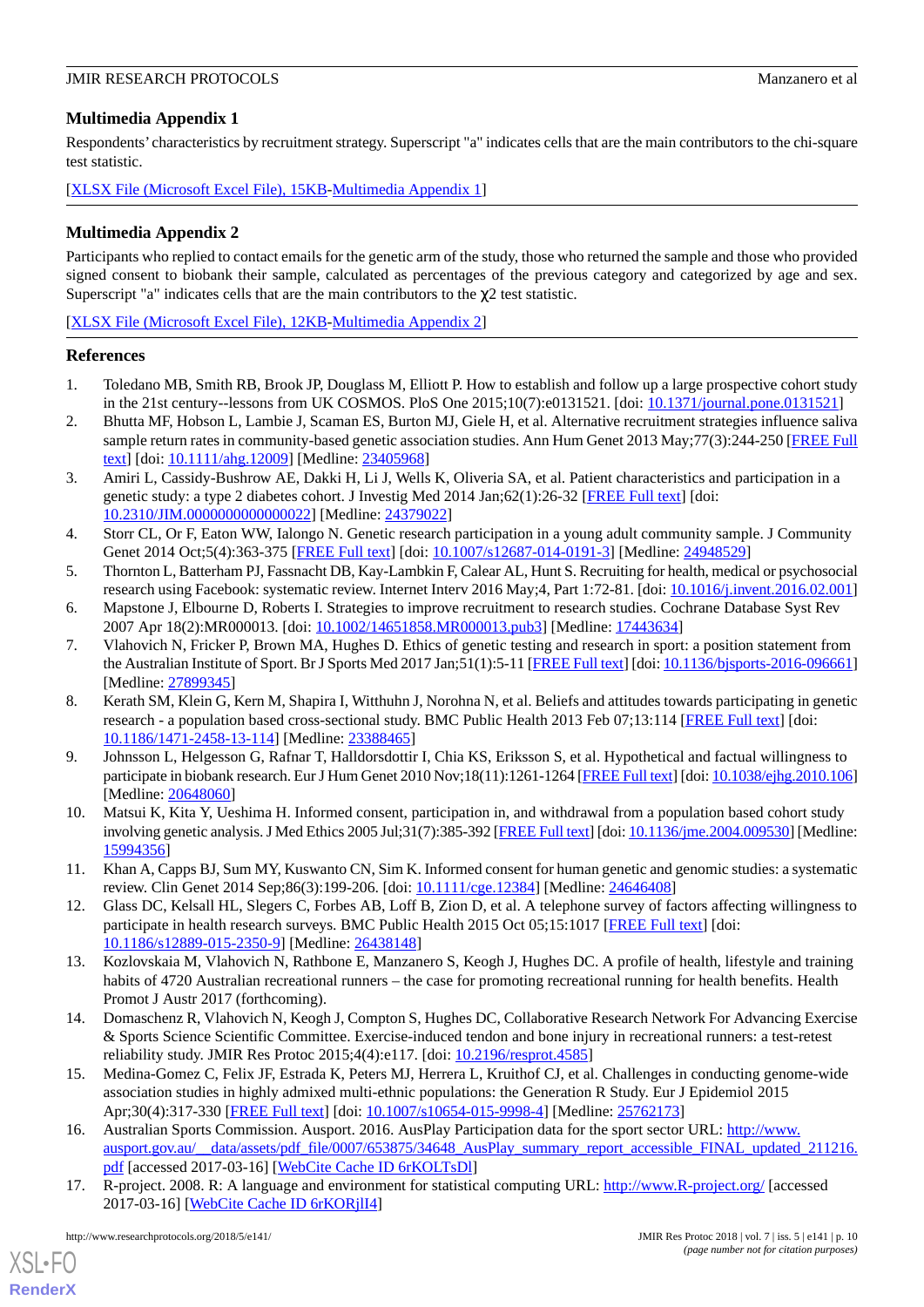- <span id="page-10-1"></span><span id="page-10-0"></span>18. Parkrun Australia. Parkrun. URL: <http://www.parkrun.com.au/> [accessed 2018-03-07] [\[WebCite Cache ID 6xjdIVPQa](http://www.webcitation.org/

                                6xjdIVPQa)]
- 19. Loxton D, Powers J, Anderson AE, Townsend N, Harris ML, Tuckerman R, et al. Online and offline recruitment of young women for a longitudinal health survey: findings from the Australian longitudinal study on women's health 1989-95 cohort. J Med Internet Res 2015 May 04;17(5):e109 [[FREE Full text](http://www.jmir.org/2015/5/e109/)] [doi: [10.2196/jmir.4261](http://dx.doi.org/10.2196/jmir.4261)] [Medline: [25940876\]](http://www.ncbi.nlm.nih.gov/entrez/query.fcgi?cmd=Retrieve&db=PubMed&list_uids=25940876&dopt=Abstract)
- <span id="page-10-3"></span><span id="page-10-2"></span>20. Fazzino TL, Rose GL, Pollack SM, Helzer JE. Recruiting U.S. and Canadian college students via social media for participation in a web-based brief intervention study. J Stud Alcohol Drugs 2015 Jan;76(1):127-132 [[FREE Full text](http://europepmc.org/abstract/MED/25486401)] [Medline: [25486401\]](http://www.ncbi.nlm.nih.gov/entrez/query.fcgi?cmd=Retrieve&db=PubMed&list_uids=25486401&dopt=Abstract)
- <span id="page-10-4"></span>21. Sensis. 2016. How Australian people and businesses are using social media URL: [https://www.sensis.com.au/asset/](https://www.sensis.com.au/asset/PDFdirectory/Sensis_Social_Media_Report_2016.PDF) [PDFdirectory/Sensis\\_Social\\_Media\\_Report\\_2016.PDF](https://www.sensis.com.au/asset/PDFdirectory/Sensis_Social_Media_Report_2016.PDF) [accessed 2017-06-19] [\[WebCite Cache ID 6rKOW2nqY\]](http://www.webcitation.org/

                                6rKOW2nqY)
- <span id="page-10-5"></span>22. Espeland MA, Dotson K, Jaramillo SA, Kahn SE, Harrison B, Montez M, Look AHEAD Research Group. Consent for genetics studies among clinical trial participants: findings from Action for Health in Diabetes (Look AHEAD). Clin Trials 2006;3(5):443-456 [[FREE Full text](http://europepmc.org/abstract/MED/17060218)] [doi: [10.1177/1740774506070727\]](http://dx.doi.org/10.1177/1740774506070727) [Medline: [17060218\]](http://www.ncbi.nlm.nih.gov/entrez/query.fcgi?cmd=Retrieve&db=PubMed&list_uids=17060218&dopt=Abstract)
- <span id="page-10-6"></span>23. Stevinson C, Hickson M. Exploring the public health potential of a mass community participation event. J Public Health (Oxf) 2014 Jun;36(2):268-274. [doi: [10.1093/pubmed/fdt082\]](http://dx.doi.org/10.1093/pubmed/fdt082) [Medline: [23954885\]](http://www.ncbi.nlm.nih.gov/entrez/query.fcgi?cmd=Retrieve&db=PubMed&list_uids=23954885&dopt=Abstract)
- 24. Melas PA, Sjöholm LK, Forsner T, Edhborg M, Juth N, Forsell Y, et al. Examining the public refusal to consent to DNA biobanking: empirical data from a Swedish population-based study. J Med Ethics 2010 Feb;36(2):93-98. [doi: [10.1136/jme.2009.032367\]](http://dx.doi.org/10.1136/jme.2009.032367) [Medline: [20133403\]](http://www.ncbi.nlm.nih.gov/entrez/query.fcgi?cmd=Retrieve&db=PubMed&list_uids=20133403&dopt=Abstract)
- <span id="page-10-7"></span>25. McQuillan GM, Pan Q, Porter KS. Consent for genetic research in a general population: an update on the National Health and Nutrition Examination Survey experience. Genet Med 2006 Jun;8(6):354-360. [doi: [10.1097/01.gim.0000223552.70393.08](http://dx.doi.org/10.1097/01.gim.0000223552.70393.08)]
- <span id="page-10-8"></span>26. McQuillan GM, Porter KS. Consent for future genetic research: the NHANES experience in 2007-2008. IRB 2011;33(1):9-14. [Medline: [21314035](http://www.ncbi.nlm.nih.gov/entrez/query.fcgi?cmd=Retrieve&db=PubMed&list_uids=21314035&dopt=Abstract)]
- <span id="page-10-9"></span>27. Mezuk B, Eaton WW, Zandi P. Participant characteristics that influence consent for genetic research in a population-based survey: the Baltimore epidemiologic catchment area follow-up. Community Genet 2008;11(3):171-178 [\[FREE Full text\]](https://www.karger.com?DOI=10.1159/000113880) [doi: [10.1159/000113880](http://dx.doi.org/10.1159/000113880)] [Medline: [18376114\]](http://www.ncbi.nlm.nih.gov/entrez/query.fcgi?cmd=Retrieve&db=PubMed&list_uids=18376114&dopt=Abstract)
- <span id="page-10-10"></span>28. Trinidad SB, Fullerton SM, Bares JM, Jarvik GP, Larson EB, Burke W. Genomic research and wide data sharing: views of prospective participants. Genet Med 2010 Aug;12(8):486-495 [[FREE Full text\]](http://europepmc.org/abstract/MED/20535021) [doi: [10.1097/GIM.0b013e3181e38f9e](http://dx.doi.org/10.1097/GIM.0b013e3181e38f9e)] [Medline: [20535021](http://www.ncbi.nlm.nih.gov/entrez/query.fcgi?cmd=Retrieve&db=PubMed&list_uids=20535021&dopt=Abstract)]
- <span id="page-10-12"></span><span id="page-10-11"></span>29. Wood F, Kowalczuk J, Elwyn G, Mitchell C, Gallacher J. Achieving online consent to participation in large-scale gene-environment studies: a tangible destination. J Med Ethics 2011 Aug;37(8):487-492. [doi: [10.1136/jme.2010.040352](http://dx.doi.org/10.1136/jme.2010.040352)] [Medline: [21478424](http://www.ncbi.nlm.nih.gov/entrez/query.fcgi?cmd=Retrieve&db=PubMed&list_uids=21478424&dopt=Abstract)]
- <span id="page-10-13"></span>30. Blogs.adobe. Email Use 2017 EMEA Report URL: [https://blogs.adobe.com/digitaleurope/files/2017/08/](https://blogs.adobe.com/digitaleurope/files/2017/08/20170815_Email2017_EMEA_Report.pdf) [20170815\\_Email2017\\_EMEA\\_Report.pdf](https://blogs.adobe.com/digitaleurope/files/2017/08/20170815_Email2017_EMEA_Report.pdf) [accessed 2017-12-12] [[WebCite Cache ID 6vXdIObT7\]](http://www.webcitation.org/

                                6vXdIObT7)
- 31. Etter JF, Neidhart E, Bertrand S, Malafosse A, Bertrand D. Collecting saliva by mail for genetic and cotinine analyses in participants recruited through the Internet. Eur J Epidemiol 2005;20(10):833-838. [doi: [10.1007/s10654-005-2148-7\]](http://dx.doi.org/10.1007/s10654-005-2148-7) [Medline: [16283473](http://www.ncbi.nlm.nih.gov/entrez/query.fcgi?cmd=Retrieve&db=PubMed&list_uids=16283473&dopt=Abstract)]
- <span id="page-10-14"></span>32. Nishita DM, Jack LM, McElroy M, McClure JB, Richards J, Swan GE, et al. Clinical trial participant characteristics and saliva and DNA metrics. BMC Med Res Methodol 2009 Oct 29;9:71 [\[FREE Full text\]](https://bmcmedresmethodol.biomedcentral.com/articles/10.1186/1471-2288-9-71) [doi: [10.1186/1471-2288-9-71](http://dx.doi.org/10.1186/1471-2288-9-71)] [Medline: [19874586](http://www.ncbi.nlm.nih.gov/entrez/query.fcgi?cmd=Retrieve&db=PubMed&list_uids=19874586&dopt=Abstract)]
- 33. Mcquillan GM, Porter KS, Agelli M, Kington R. Consent for genetic research in a general population: the NHANES experience. Genet Med 2003 Feb;5(1):35-42. [doi: [10.1097/00125817-200301000-00006](http://dx.doi.org/10.1097/00125817-200301000-00006)] [Medline: [12544474](http://www.ncbi.nlm.nih.gov/entrez/query.fcgi?cmd=Retrieve&db=PubMed&list_uids=12544474&dopt=Abstract)]

### **Abbreviations**

**AIS:** Australian Institute of Sport

*Edited by G Eysenbach; submitted 19.06.17; peer-reviewed by T Fazzino, C Storr, Y Uesugi, D Ose; comments to author 19.11.17; revised version received 07.12.17; accepted 03.01.18; published 23.05.18*

*Please cite as:*

*Manzanero S, Kozlovskaia M, Vlahovich N, Hughes DC Recruitment and Participation of Recreational Runners in a Large Epidemiological and Genetic Research Study: Retrospective Data Analysis JMIR Res Protoc 2018;7(5):e141 URL: <http://www.researchprotocols.org/2018/5/e141/> doi: [10.2196/resprot.8243](http://dx.doi.org/10.2196/resprot.8243) PMID: [29792293](http://www.ncbi.nlm.nih.gov/entrez/query.fcgi?cmd=Retrieve&db=PubMed&list_uids=29792293&dopt=Abstract)*